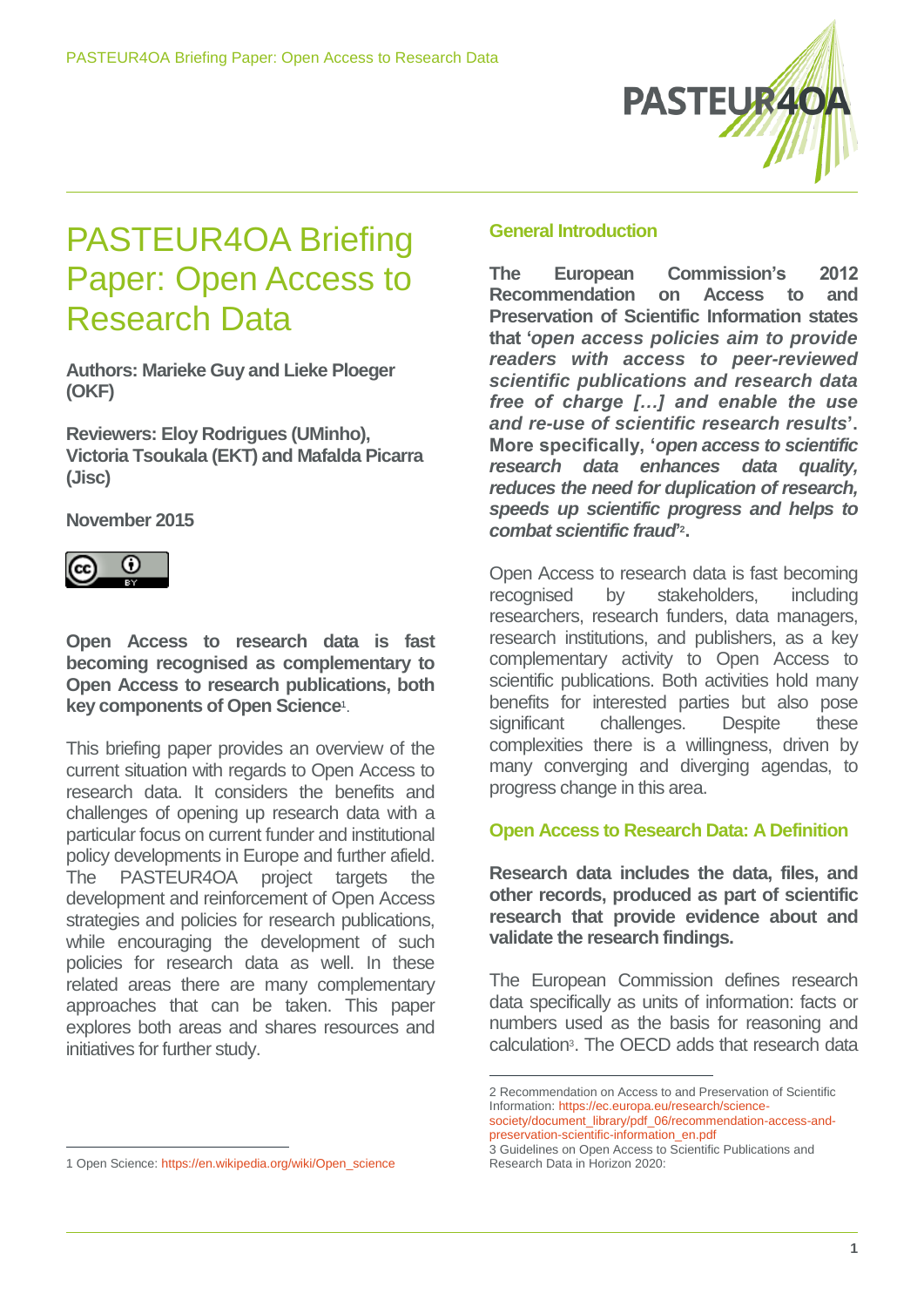

is commonly accepted in the scientific community as necessary to validate research findings<sup>4</sup>. The University of Bristol goes one step further to see research data as being arranged in a way that supports "*communication, interpretation, and processing, perhaps by a computer*" 5 . Reseach data may generally be quantitative data, such as numeric facts and statistics, but can also take the form of qualitative data such as interview transcripts, or digital content including images and video, and it tends to be discipline specific. Software and workflows are also increasingly being considered alongside data, especially when the data is not particularly meaningful without the software code that was used to produce or process it f. The uniting factor is that research data is not the published research output<sup>7</sup> . Research data is the raw material that leads to research insights and as such it ultimately contributes to our combined stock of knowledge. It is not only an incredibly important resource but essential for academic progress.

Sharing scientific results, or other forms of research, is not a new idea. The great Isaac Newton said of his own research methods: "*If I have seen further it is by standing on ye sholders of Giants*", a quote built on an expression from the 12th century. Researchers in the  $20<sup>th</sup>$  century

4 OECD Principles and Guidelines for Access to Research Data from Public Funding: [http://www.oecd.org/sti/sci-](http://www.oecd.org/sti/sci-tech/38500813.pdf)

6 Researchobject.org: [http://www.researchobject.org](http://www.researchobject.org/) - aims to map the landscape of initiatives and activity in the development of Research Objects, an emerging approach to the publication, and exchange of scholarly information on the Web

began to consider the ideas of open access and in the early 21st century reports were published such as the those by the Royal Society on keeping Science Open<sup>8</sup> and declarations such as that by the OECD Ministers of Science and Technology on Access to Research Data from Public Funding<sup>9</sup> have pushed forward the data sharing mission. More recently the goals of Open Access to Research Data have become further aligned with those of the broader Open Access, Open Data and Open Science movements10. The trend is becoming one of 'open by default' when the public purse or public interest is involved.

## **Open Access to Research Data: Drivers**

**For anyone working on a research project, managing the data produced is an essential part of research practice that bolsters research integrity. Good research data management makes for good data, good researchers and good research**<sup>11</sup> . **While the requirement to keep data organised is often self-evident the suggestion that researchers open up this data for others to see and use requires further explanation.** 

In the Data Harvest report<sup>12</sup> John Wood, Co-Chair of the global Research Data Alliance

1

Towards a thriving data-driven economy:

11 For an overview of the drivers for research management see the DCC guide on Making the Case for Research Data Management[: http://www.dcc.ac.uk/resources/briefing](http://www.dcc.ac.uk/resources/briefing-papers/making-case-rdm)[papers/making-case-rdm](http://www.dcc.ac.uk/resources/briefing-papers/making-case-rdm)

 $\overline{a}$ [http://ec.europa.eu/research/participants/data/ref/h2020/grants\\_ma](http://ec.europa.eu/research/participants/data/ref/h2020/grants_manual/hi/oa_pilot/h2020-hi-oa-pilot-guide_en.pdf) [nual/hi/oa\\_pilot/h2020-hi-oa-pilot-guide\\_en.pdf](http://ec.europa.eu/research/participants/data/ref/h2020/grants_manual/hi/oa_pilot/h2020-hi-oa-pilot-guide_en.pdf)

[tech/38500813.pdf](http://www.oecd.org/sti/sci-tech/38500813.pdf)

<sup>5</sup> Bristol University Research Data Management Glossary: <http://vocab.bris.ac.uk/data/glossary/>

<sup>7</sup> By published research output universities imply journal articles, conference contributions, chapters, books, reports, theses, software, etc. A comprehensive list of research outputs is given on the University of Auckland website:

[https://www.auckland.ac.nz/en/about/the-university/how-university](https://www.auckland.ac.nz/en/about/the-university/how-university-works/policy-and-administration/research/output-system-and-reports/research-outputs--definition-and-categories.html)[works/policy-and-administration/research/output-system-and](https://www.auckland.ac.nz/en/about/the-university/how-university-works/policy-and-administration/research/output-system-and-reports/research-outputs--definition-and-categories.html)[reports/research-outputs--definition-and-categories.html](https://www.auckland.ac.nz/en/about/the-university/how-university-works/policy-and-administration/research/output-system-and-reports/research-outputs--definition-and-categories.html)

<sup>8</sup> Royal Society: Keeping Science Open

[https://royalsociety.org/policy/publications/2003/keeping-science](https://royalsociety.org/policy/publications/2003/keeping-science-open/)[open/](https://royalsociety.org/policy/publications/2003/keeping-science-open/)

<sup>9</sup> OECD Ministers of Science and Technology: Access to Research Data From Public Funding: <http://bit.ly/1lGubJQ> 10 Open Access to scientific information:

[https://ec.europa.eu/digital-agenda/en/open-access-scientific](https://ec.europa.eu/digital-agenda/en/open-access-scientific-information)[information](https://ec.europa.eu/digital-agenda/en/open-access-scientific-information) 

[http://ec.europa.eu/information\\_society/newsroom/cf/dae/documen](http://ec.europa.eu/information_society/newsroom/cf/dae/document.cfm?doc_id=6210) [t.cfm?doc\\_id=6210](http://ec.europa.eu/information_society/newsroom/cf/dae/document.cfm?doc_id=6210)

<sup>12</sup> The Data Harvest: How sharing research data can yield knowledge, jobs and growth, An RDA Europe Report 2014: https://europe.rd-

alliance.org/sites/default/files/report/TheDataHarvestReport\_%20Fi nal.pdf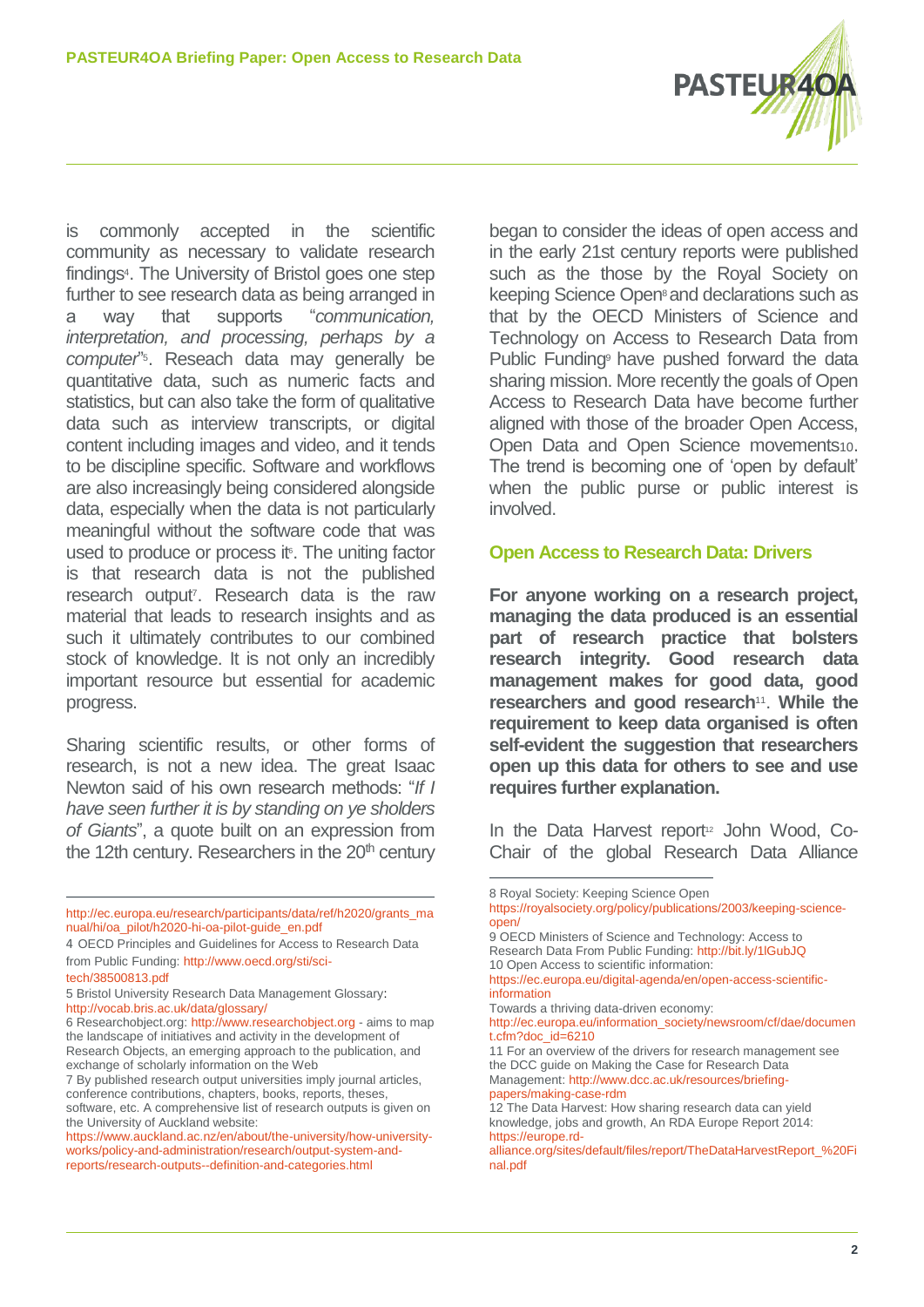

(RDA) explains that for Open Access to research data "*the initial investment is scientific, but the ultimate return is economic and social*". Often the main driver for opening up data is aligned with the notion of 'data as a public good', especially when funded by public money, thus providing societal and economic benefits. These include creating new jobs, fostering creativity and innovation and engaging citizens. For instance, jn a recent article in The Guardian on how open data in agriculture improves food security, Johannes Keizer of the United Nation's Food and Agriculture Organization states "*Open access to data in agriculture is one of the key issues that we consider important if you want to combat hunger and poverty.*" 13

The 'public good' is derived primarily from 'better science'. Open Access to research data is a core component of Open Science, the movement to make scientific research, data and dissemination accessible to all. An accessible explanation of Open Science is provided by Dan Gezelter who talks of "*Transparency in experimental methodology, observation, and collection of data; public availability and reusability of scientific data; public accessibility and transparency of scientific communication; and using web-based tools to facilitate scientific collaboration*."<sup>14</sup> There is little doubt that sharing data results in more rigorous science encouraging scientists to be more vigilant with the quality of their work<sup>15</sup>. It also supports collaboration and comparison. For instance, the Nesta and RIN report published in 2010 found that sharing of data increased the

efficiency of research due to reusability and exposure which enabled researchers to ask new research questions and potentially further science. <sup>16</sup>. Researcher Information offers a further explanation: "*a researcher can test a new hypothesis relatively quickly against a sizeable pre-existing set of open digital research data, originating from a whole range of different past experiments in which he or she had no direct involvement, but which can be repurposed at large scale."<sup>17</sup>* In Europe, where transparency sits so high on the political and social agenda, research integrity is one of the main drivers for Open Access to research data.

One relatively recent incentive is increased citation, an idea that appeals in particular to researchers as it regards reputation. Researcher reputation is often built upon citations, h-indices, download counts and inquiry shows increased attribution and credit for research outputs which refer to openly published research data. Increased research dataset citation counts in turn contribute to the measure of a researcher's impact. Growing evidence demonstrates that making data publicly available results in higher citation rates<sup>18</sup>, provided that the necessary repositories and standards are in place. The main theories for this are increased exposure – having a dataset visible online will increase the number of people who encounter the publication that refers to it  $-$  and the re-analysis of data which result from a particular interest around a specific research question<sup>19</sup>. A comprehensive

 $\overline{a}$ 13 How might open data in agriculture help achieve food security? The Guardian 2013: [http://www.theguardian.com/global](http://www.theguardian.com/global-development-professionals-network/2013/nov/25/open-data-food-security-agriculture)[development-professionals-network/2013/nov/25/open-data-food-](http://www.theguardian.com/global-development-professionals-network/2013/nov/25/open-data-food-security-agriculture)

[security-agriculture](http://www.theguardian.com/global-development-professionals-network/2013/nov/25/open-data-food-security-agriculture)

<sup>14</sup> What exactly is Open Science?:

<http://www.openscience.org/blg/?p=269>

<sup>15</sup> When Data Sharing Gets Close to 100%: What Human Paleogenetics Can Teach the Open Science Movement: <http://www.ncbi.nlm.nih.gov/pmc/articles/PMC4370607/> - This paper provides real world examples of the importance of openness and transparency to build rigorous and reliable scientific practices in the presence of complex experimental challenges

<sup>1</sup> 16 Open to All? Case studies of openness in research, RIN and Nesta 2010: [http://www.rin.ac.uk/our-work/data-management-and](http://www.rin.ac.uk/our-work/data-management-and-curation/open-science-case-studies)[curation/open-science-case-studies](http://www.rin.ac.uk/our-work/data-management-and-curation/open-science-case-studies)

<sup>17</sup> Researcher Information: Unlocking the benefits of open data: [http://www.researchinformation.info/news/news\\_story.php?news\\_i](http://www.researchinformation.info/news/news_story.php?news_id=1761)  $d=1761$ 

<sup>18</sup> Data reuse and the open data citation advantage, Heather Pinowar and Todd Vision[: https://peerj.com/articles/175/](https://peerj.com/articles/175/) 19 These ideas are explored in the following PLOS one article Sharing Detailed Research Data Is Associated with Increased Citation Rate, Heather Piwowar, Roger S. Day, Douglas B. Fridsma:

[http://journals.plos.org/plosone/article?id=10.1371/journal.pone.00](http://journals.plos.org/plosone/article?id=10.1371/journal.pone.0000308) [00308](http://journals.plos.org/plosone/article?id=10.1371/journal.pone.0000308)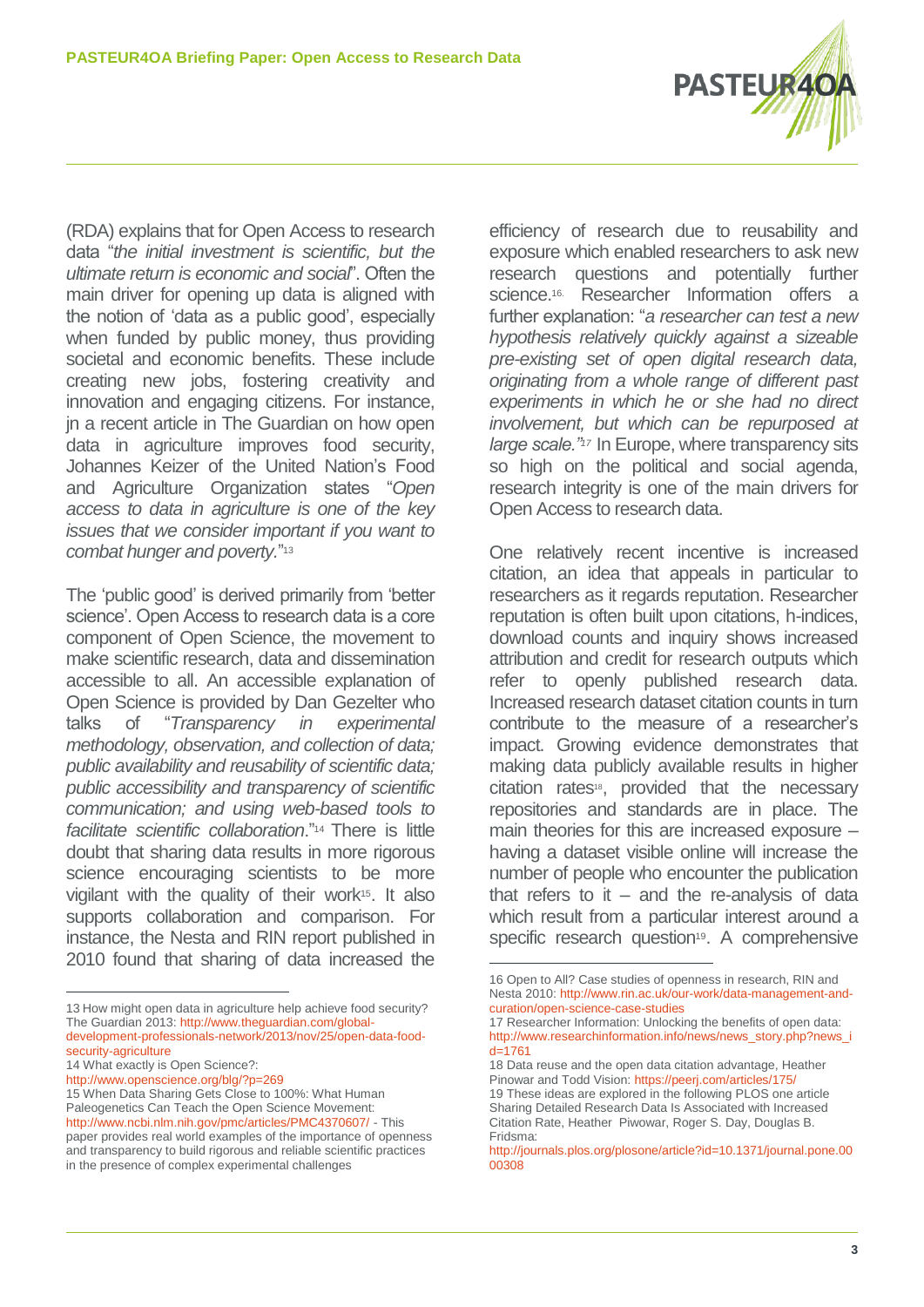

list of journal articles considering this area is available from the OpCit project<sup>20</sup>.

Benefits related to sharing research data have over the past few years led to substantial legislative change and regulatory compliance illustrated in the increase in funders' data policies and institutional policy responses. A recent report on Research Data Management (RDM) by Jisc states that research data is recognised as central to research and dissemination, with openness being increasingly accepted as the default for universities. "*The opening up of research has also been supported by the transition to Open Access for peer reviewed research papers, and funders, publishers and universities have worked together to achieve Open Access. Open Access policies also encourage statements on access to the underlying research materials such as data."* 21

Further development has also been facilitated by the advancement of technology resulting in better opportunities for sharing data, an increased number of appropriate tools and a rise in data repositories<sup>22</sup>. Some institutions are beginning to incorporate data deposit into their publication repositories. The Digital Curation Centre (DCC) Institutional Engagement programme<sup>23</sup> worked with a number of institutions who were interested in encouraging data deposit.

 $\overline{a}$ 20 OpCit: The effect of open access and downloads ('hits') on citation impact: a bibliography of studies:

<http://opcit.eprints.org/oacitation-biblio.html>

22 See Re3data for a comprehensive registry of data repositories: Registry of Research Data Repositories: <http://www.re3data.org/> 23 DCC Institutional Engagment Programme:

## **Open Access to Research Data: Challenges**

**However, given the number of stakeholders with a vested interest in promoting Open Access to research data, progress has been slow. The recent Policy RECommendations for Open access to research Data in Europe (RECODE) Project<sup>24</sup> investigated barriers to uptake by considering four grand challenge areas: stakeholders values and ecosystems; legal and ethical concerns; infrastructure and technology challenges; and institutional**  challenges. In their final report<sup>25</sup> RECODE identified two overarching issues in the mobilisation of open access to research data:

- Lack of a coherent open data ecosystem;
- Lack of attention to the specificity of research practice, processes and data collections.

Clearly there remains disagreement over what a coherent open data ecosystem might look like. Definition work and discussion that has been taking place worldwide and at the Research Data Alliance<sup>26</sup> related to Sword, Cerif, metadata for discovery and citation data may be of interest. The lack of attention to the specificity of research practice is a more general problem. As is often the case within the Higher Education sector there are many conflicting priorities at play and resistance to change can become the norm. The academic reward system, which despite being built on the "trust, but verify" notion, focuses on publishing in a small set of established and wellrecognised peer reviewed journals and continues to give little consideration on shared and open results. Challenging this system is a task for both Open Access and Open Data advocates.

and data dissemination and preservation [http://recodeproject.eu/wp-content/uploads/2015/02/RECODE-](http://recodeproject.eu/wp-content/uploads/2015/02/RECODE-D5.1-POLICY-RECOMMENDATIONS-_FINAL.pdf)D5.1-POLICY-RECOMMENDATIONS-FINAL.pdf

26 Research Data Alliance[: https://rd-alliance.org/](https://rd-alliance.org/)

1

<sup>21</sup> Directions for Research Data Management in UK Universities, Jisc, 2015:

[http://repository.jisc.ac.uk/5951/4/JR0034\\_RDM\\_report\\_200315\\_v](http://repository.jisc.ac.uk/5951/4/JR0034_RDM_report_200315_v5.pdf) [5.pdf](http://repository.jisc.ac.uk/5951/4/JR0034_RDM_report_200315_v5.pdf)

<http://www.dcc.ac.uk/tailored-support/institutional-engagements>

<sup>24</sup> Policy RECommendations for Open Access to Research Data in Europe (RECODE) project:<http://recodeproject.eu/> 25 RECODE Deliverable D5.1: Policy guidelines for open access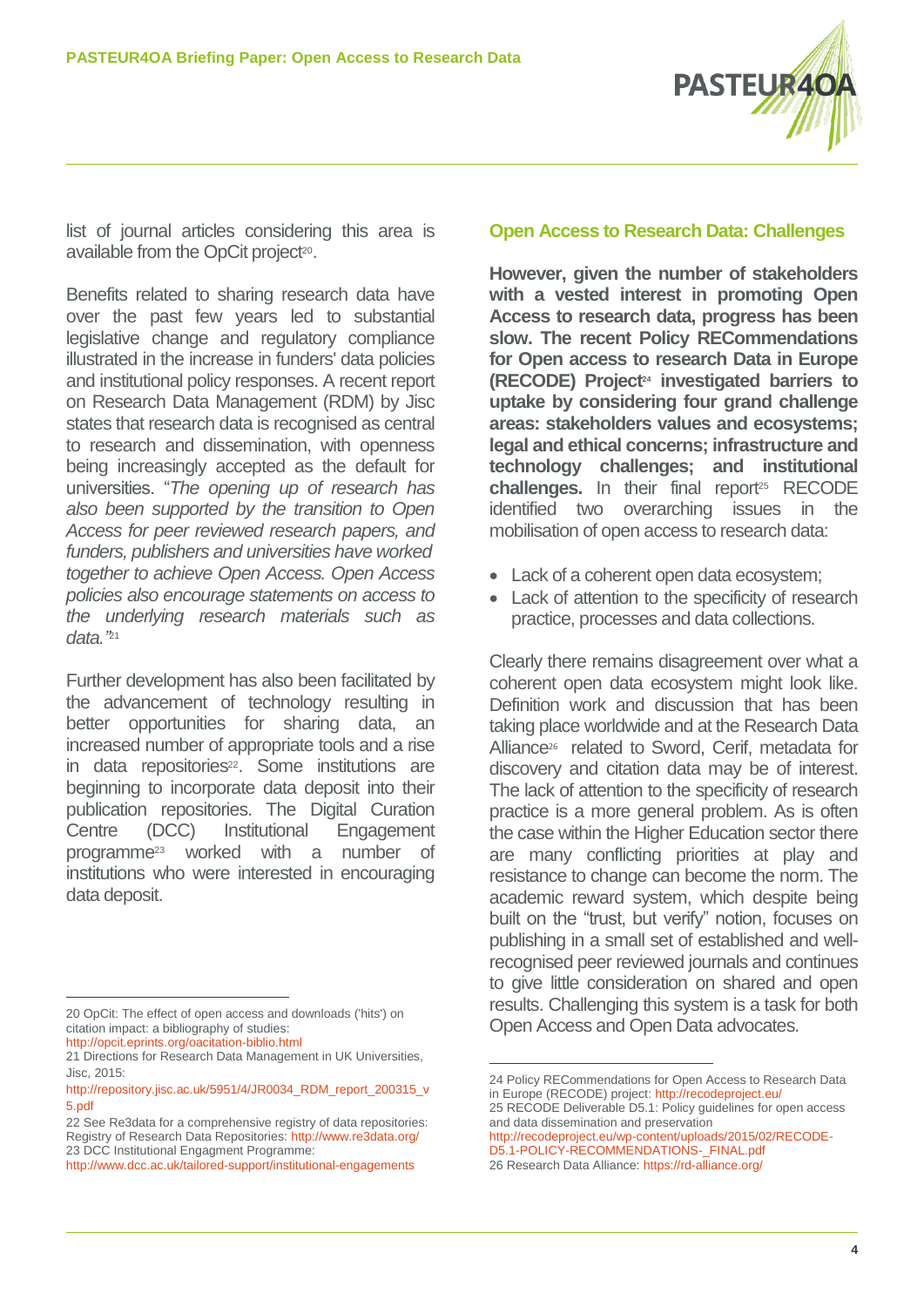

*RECODE have delivered a policy recommendations report on Open Access to research data targeted at key stakeholders. The report recognises that when it comes to sharing research data at certain times there is a need for building consensus and transferring best practice, while at others support for diversity is required. A certain sensitivity is needed and a 'one-size-fits all' approach rarely works.* 

It should also be noted that whilst research integrity is a driver for many, especially those who fund research, and an honourable goal for all, there are clearly challenges to Open Science practices and the sharing of research data (for example commercial needs, reputational measurement and resourcing limitations) that require other incentives.

# **Open Access to Research Data Policies: A Global Perspective**

**In a similar vein to Open Access policy development the current situation is that Europe, North America and Oceania lead the way with regards to request or encouragement policies and statements related to sharing research data. The emerging norm is for funders to push for data release in parallel to activity happening at individual institutions. In the UK, for instance, a few funders and universities have implemented open data policies<sup>27</sup> .**

The DCC has published a series of guides (listed in the further information section) offering a historical look at worldwide approaches to Open Access to research data. Another worldwide look is taken by Science Metrix in the 2013 paper on

 $\overline{a}$ 

Open Data Access Policies and Strategies in the European Research Area and Beyond<sup>28</sup>. The report outlines efforts towards Open Access of scientific data in the European Research Area (ERA), Brazil, Canada, Japan and the US from 2000 onwards. It includes a list of National Open Data portals within the ERA and selected countries, though many of these focus on government data as opposed to research data.

The content of these policies varies regarding mandates but most will cover the following elements:

- **Timing:** when publication should take place
- **Data plan**: requirements for a technical management plan
- **Access and Sharing**: what exactly will need to be available for public use
- **Long term curation**: data creation and sustainability
- **Monitoring**: any monitoring that will be carried out by the funding body and guidance available
- **Storage**: details of the appropriate repository or data centre to be used
- **Costs**: where costs can be claimed from and when

In 2014 the EU-funded Support Infrastructure Models for Research Data Management (SIM4RDM) Project carried out research to establish which interventions were being used by funding agencies, research institutions, national bodies and publishers across the European Union Member States and other countries outside Europe in order to improve the capacity

1

<sup>27</sup> DCC policy and legal: [http://www.dcc.ac.uk/resources/policy](http://www.dcc.ac.uk/resources/policy-and-legal)[and-legal](http://www.dcc.ac.uk/resources/policy-and-legal)

<sup>28</sup> Open Data Access Policies and Strategies in the European Research Area and Beyond

[http://www.science-metrix.com/pdf/SM\\_EC\\_OA\\_Data.pdf](http://www.science-metrix.com/pdf/SM_EC_OA_Data.pdf) Note that "Open scientific research data, and increasing access to the peer-reviewed, published results of scientific research" were highlighted as areas for consideration in the G8 Science Ministers statement in 2013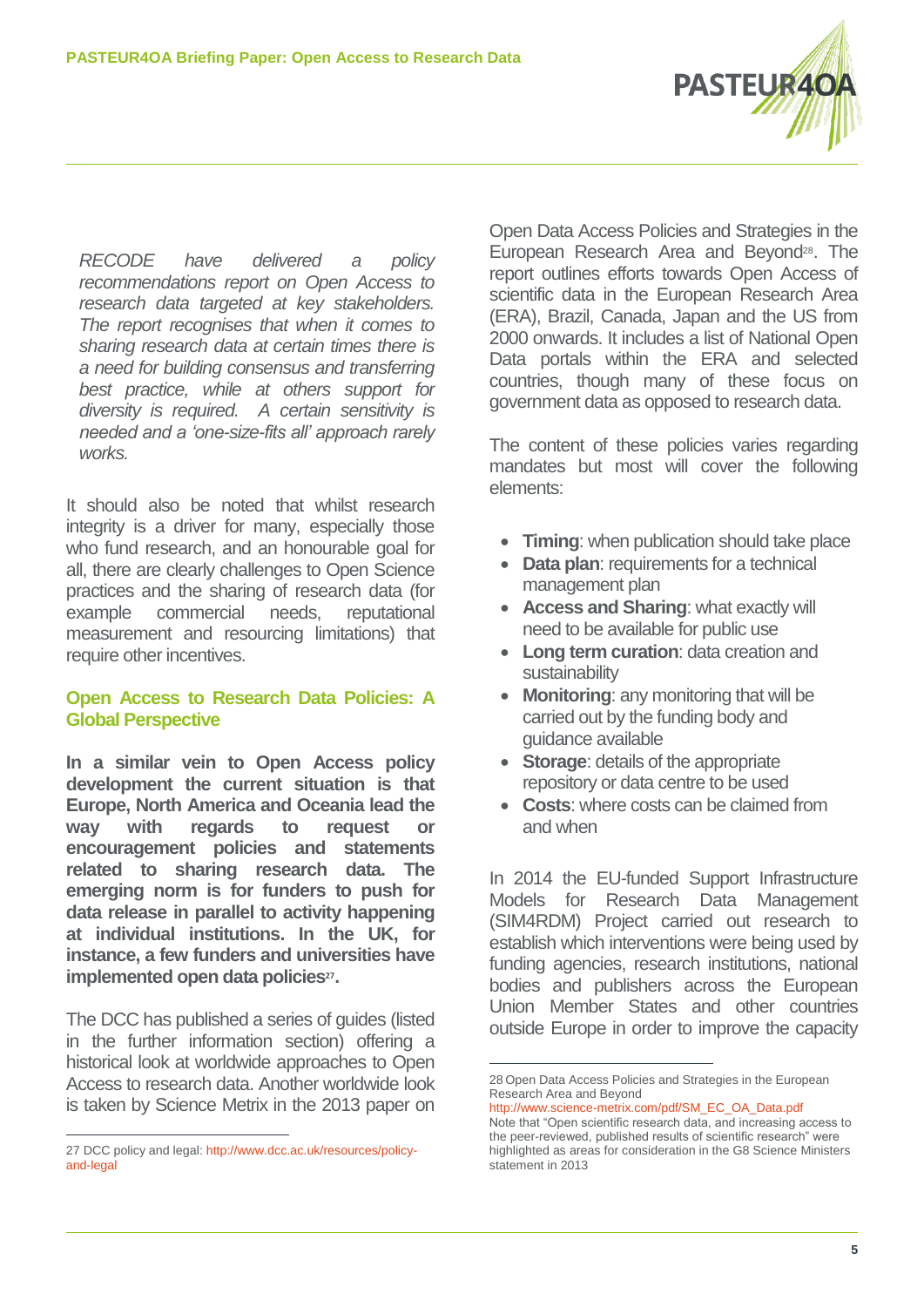

and skills of researchers in making effective use of research data infrastructures. The project's landscape report resulted in a series of recommendations for funding organisations, national bodies and research institutions<sup>29</sup>.

*De-Mystifying the Data Management Requirements of Research Funders report provides an overview of current data management requirements of major US funding agencies including the National Science Foundation, National Oceanographic Data Center (NODC), National Aeronautics and Space Administration (NASA) and the National Institutes of Health (NIH)<sup>30</sup> .*

The International Council for Science: Committee on Data for Science and Technology (CODATA) has a comprehensive list of scientific data policy statements<sup>31</sup>, which includes those from intergovernmental organisations and international organisations.

Although publishers have been less active in this area there is pressure for them to also take a stance on the publishing of research data. The Association of Learned and Professional Society Publishers (ALPSP) and the International Association of Scientific, Technical and Medical Publishers (STM), two trade associations that together represent approximately 300 non-profit and commercial scholarly publishers around the world, have released a statement on Open Access to research data<sup>32</sup>. The 'general principle' data sets related to journal articles should "*wherever possible be made freely accessible to other scholars*". They see best practice by scholarly journal publishers as to "*separate supporting data from the article itself, and not to require any transfer of or ownership in such data or data sets as a condition of publication of the article in question*".

Alongside policy work an increasing number of national bodies have been established to coordinate research data management activities. These bodies are often the result of project activity and are primarily funded by government. One example of these is the Australian National Data Service (ANDS)<sup>33</sup>, which was established in 2008 to help address the challenges of storing and managing Australia's research data. The service is a joint collaboration between Monash University, The Australian National University and CSIRO. The previously mentioned SIM4RDM argues that: "*National bodies could take the lead in drafting a national code of conduct which encourages the creation and use of data management plans.*"

In parallel to the work being conducted to promote Open Access to Research Data, there are other related activities taking place. Significant developments have taken place in the area of standards and mechanisms for citing data, for example through Datacite<sup>34</sup> and in the area of identifying individual researchers and contributors, for example through provision of persistent digital identifiers such as ORCID<sup>35</sup> . These mechanisms support the idea of datasets as a particular type of research output. In the UK, "substantial, coherent and widely admired" research data sets are now considered a valid

1

34 DataCite:<https://www.datacite.org/>

 $\overline{a}$ 29 SIM4RDM: Recommendations for support of research data management:

[https://www.surf.nl/binaries/content/assets/surf/en/knowledgebase/](https://www.surf.nl/binaries/content/assets/surf/en/knowledgebase/2013/SIM4RDM-recommendations_flyerDEF.pdf) [2013/SIM4RDM-recommendations\\_flyerDEF.pdf](https://www.surf.nl/binaries/content/assets/surf/en/knowledgebase/2013/SIM4RDM-recommendations_flyerDEF.pdf)

<sup>30</sup> De-Mystifying the Data Management Requirements of Research Funders:<http://www.istl.org/12-summer/refereed1.html>

<sup>31</sup> CODATA scientific data policy statements: [http://www.codata.info/resources/databases/data\\_access/policies.](http://www.codata.info/resources/databases/data_access/policies.html) [html](http://www.codata.info/resources/databases/data_access/policies.html)

<sup>32</sup>ALPSP and STM joint statement on access to research data: [http://www.alpsp.org/Ebusiness/AboutALPSP/ALPSPStatements/S](http://www.alpsp.org/Ebusiness/AboutALPSP/ALPSPStatements/Statementdetails.aspx?ID=55) [tatementdetails.aspx?ID=55](http://www.alpsp.org/Ebusiness/AboutALPSP/ALPSPStatements/Statementdetails.aspx?ID=55)

<sup>33</sup> Australian National Data Service (ANDS)

<http://www.ands.org.au/>

<sup>35</sup> ORCID: http://orcid.org/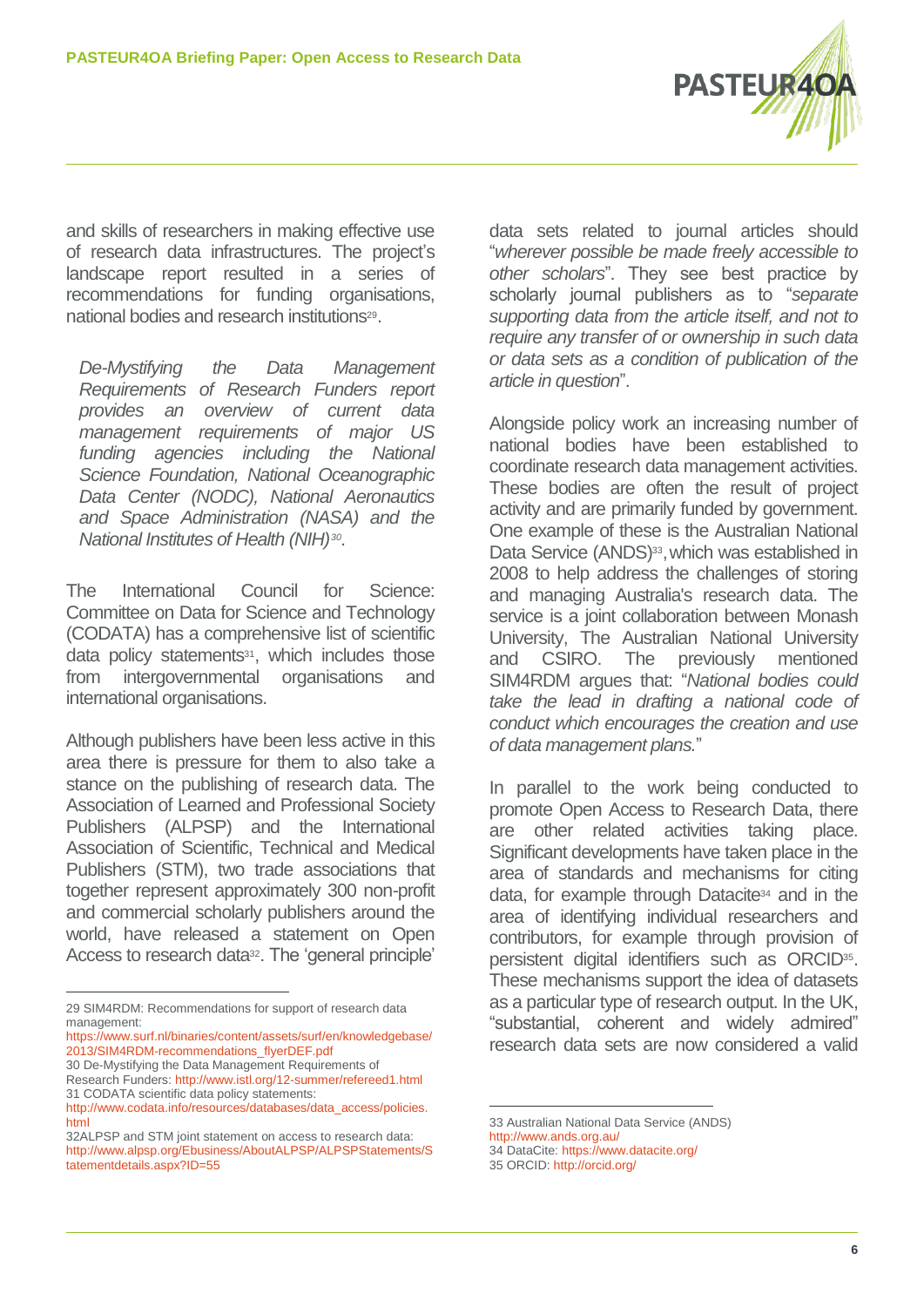

form of research output for the Research Excellence Framework submissions.

# **Open Access to Research Data Policies: A European Perspective**

**In the 2012 Communication Towards Better Access to Scientific Information<sup>36</sup> , the European Commission announced that it would "***provide a framework and encourage Open Access to research data in Horizon 2020***". In recent years, the EC has been driving change in this area fuelled by significant research reports such as the 2010 Riding the Wave report37, , which outlined a series of policy recommendations on how Europe could gain from the rising tide of scientific data.** 

In response to growing recognition of the need to better manage and share research data the Guidelines on Open Access to Scientific Publications and Research Data in Horizon 2020 acknowledge that "information already paid for by the public purse should not be paid for again each time it is accessed or used, and that it should benefit European companies and citizens to the full."<sup>38</sup> Horizon 2020 is one of the biggest research and innovation programme publicly funded worldwide with nearly €80 billion of funding available over 7 years (2014 - 2020). Open Access to research data is a high priority for the European Commission. To ensure that projects the European Commission funds become party to opening up research data Horizon 2020 has launched an Open Data Pilot. A good summary of the pilot and further

 $\overline{a}$ 36 EC Towards better access to scientific information: <http://bit.ly/1IP1hBg>

resources can be found through OpenAIRE39: full details are provided in the aforementioned Guidelines on Data Management in Horizon 2020<sup>40</sup> .

A number of Horizon 2020 programmes are required to participate in the pilot (a list is provided in the pilot guidance). Projects in other programme areas can participate on a voluntary basis. Together these areas corresponds to 20% of the overall Horizon 2020 budget in the period 2014 -2015 (about €3 billion). Projects in other areas can participate on a voluntary basis.

Projects taking part in the open data pilot are expected to deliver a data management plan (DMP) in the first 6 months of their lifecycle outlining their open research data strategy. The DMP should offer details regarding the two main Horizon 2020 mandates: that research data should be deposited into a research data repository and that measures be taken to enable third parties to access, mine, exploit, reproduce and disseminate (free of charge for any user). Note that the pilot applies to two defined types of data:

- the data, including associated metadata needed to validate the results presented in scientific publications – which should be deposited as soon as possible;
- other data including associated metadata, as specified - which should be deposited within the deadlines laid down in the data management plan

Tools such as the DCC's DMPonline<sup>41</sup> can support the writing of DMPs.

1

[http://ec.europa.eu/research/participants/data/ref/h2020/grants\\_ma](http://ec.europa.eu/research/participants/data/ref/h2020/grants_manual/hi/oa_pilot/h2020-hi-oa-data-mgt_en.pdf) [nual/hi/oa\\_pilot/h2020-hi-oa-data-mgt\\_en.pdf](http://ec.europa.eu/research/participants/data/ref/h2020/grants_manual/hi/oa_pilot/h2020-hi-oa-data-mgt_en.pdf) 41 DMPonline:<https://dmponline.dcc.ac.uk/>

<sup>37</sup> 2010 Riding the Wave: [http://cordis.europa.eu/fp7/ict/e](http://cordis.europa.eu/fp7/ict/e-infrastructure/docs/hlg-sdi-report.pdf)[infrastructure/docs/hlg-sdi-report.pdf](http://cordis.europa.eu/fp7/ict/e-infrastructure/docs/hlg-sdi-report.pdf)

<sup>38</sup> EU Guidelines on Open Access to Scientific Publications and Research Data:

[http://ec.europa.eu/research/participants/data/ref/h2020/grants\\_ma](http://ec.europa.eu/research/participants/data/ref/h2020/grants_manual/hi/oa_pilot/h2020-hi-oa-pilot-guide_en.pdf) [nual/hi/oa\\_pilot/h2020-hi-oa-pilot-guide\\_en.pdf](http://ec.europa.eu/research/participants/data/ref/h2020/grants_manual/hi/oa_pilot/h2020-hi-oa-pilot-guide_en.pdf)

<sup>39</sup> <https://www.openaire.eu/opendatapilot>

<sup>40</sup> EU Guidelines on Data Management in Horizon 2020: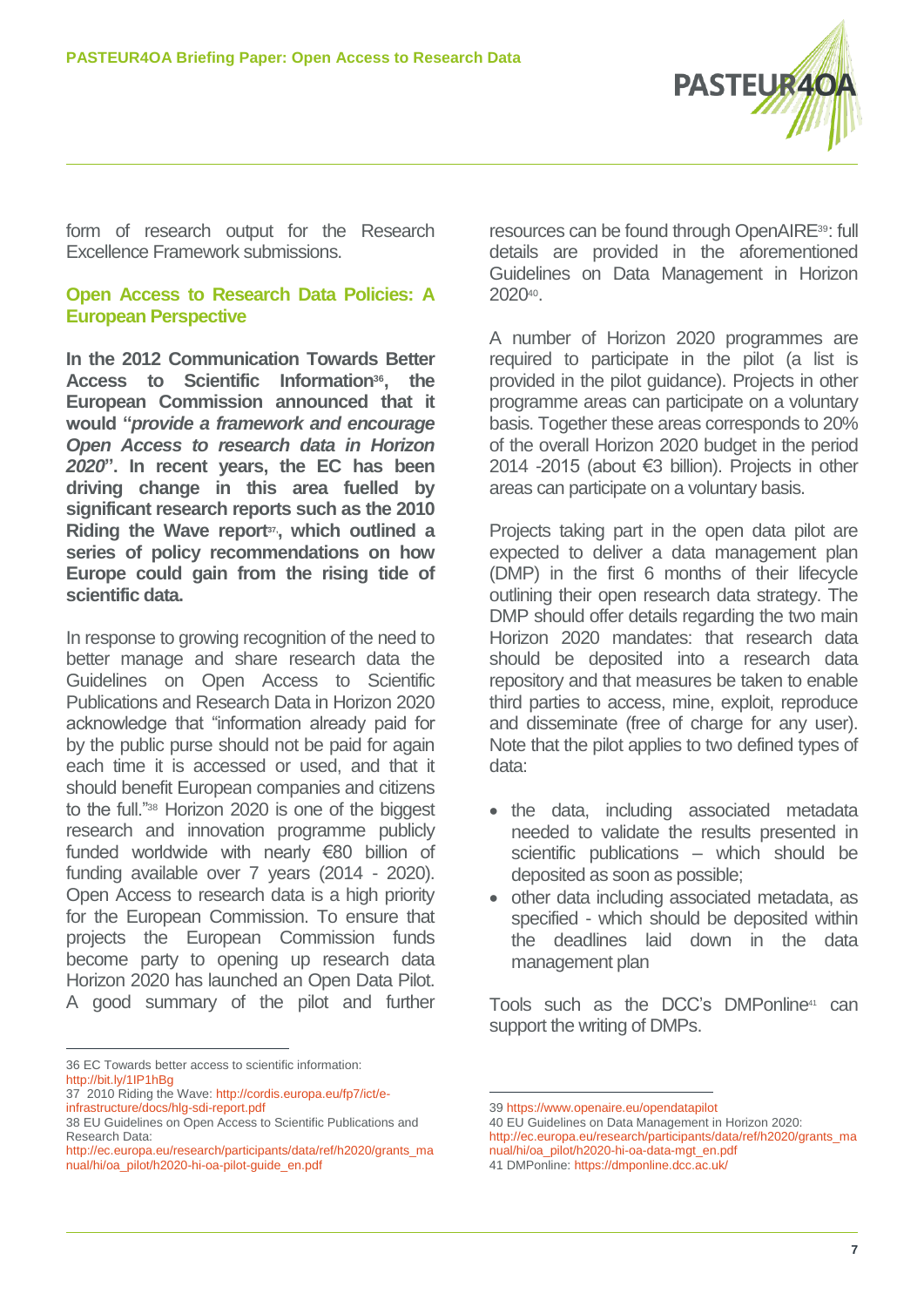

## **Open Access to Research Data and PASTEUR4OA**

Practice has shown an increasing convergence of considerations towards Open Access to scientific information and to research data. The assurance of Open Access relies on openly published research data. Many of the challenges mentioned (objection to the academic review system, rethinking business models, achieving critical mass among researchers) apply to both approaches. One might offer a formula: Open Access + Open Data = Open Science. While the PASTEUR4OA project is primarily focusing on Open Access strategies and policy alignment in EU Member States and Aligned Countries, it is clear that work in this space should not fail to observe activities pushing for Open Access to research data. Especially in the cases where research is carried out with the European Commission's funding. Through building an international network of nodes (Knowledge Net), PASTEUR4OA has established strong ties with those who are responsible for research data in some of Europe's Higher Education institutions. PASTEUR4OA is in an excellent position to observe those working in this space and inform those wishing to embark on sharing research data.

To promote the development and reinforcement of Open Access policies, PASTEUR4OA has produced a series of advocacy resources that can be used by stakeholders developing new policies or revising existing ones. These include Open Access Policy Guidelines for both research organisations and funders<sup>42</sup>. The guidelines stress the increased attention that is being given

42 PASTEUR4OA Open Access Policy Guidelines and Template for Funders:

 $\overline{a}$ 

to providing access to research data. Apart from a practical checklist for research institutions that want to implement an Open Access policy, a number of model clauses are given that can be used, which also includes:

"*Encourages researchers to deposit the research data supporting their publications in the institutional repository or in any other suitable Open Access Data repository."*

PASTEUR4OA is in full support of other noteworthy projects working for Open Access to research data. The RECODE Project recommendations state that development of open access policies for research data need to be:

- Characterised by a partnership approach involving the key stakeholders, researchers, and institutions;
- Supported by an integrated institutional and technological data infrastructure;
- Guided by ethical and regulatory frameworks;
- Informed by research practices and processes in different fields.

One important aspect of this is the need to "*Develop aligned and comprehensive policies for Open Access to research data*". One could argue that PASTEUR4OA is making the first steps towards a framework that could ensure that this happens.

By researching Open Access policy developments through activities such as mapping policies and policy-related activities and engaging with policymakers, PASTEUR4OA will obtain a rich picture of what strategic activities encourage Open Access on the frontline. For example policy evaluation work has show that deposit of Open Access material was over four times as high (14%) for institutions with a

[http://www.pasteur4oa.eu/sites/pasteur4oa/files/resource/FUNDER](http://www.pasteur4oa.eu/sites/pasteur4oa/files/resource/FUNDERS_POLICY%20GUIDELINES%20FINAL.pdf) [S\\_POLICY%20GUIDELINES%20FINAL.pdf](http://www.pasteur4oa.eu/sites/pasteur4oa/files/resource/FUNDERS_POLICY%20GUIDELINES%20FINAL.pdf) and PASTEUR4OA Open Access Policy Guidelines for Research Performing Organizations:

[http://www.pasteur4oa.eu/sites/pasteur4oa/files/resource/INSTITU](http://www.pasteur4oa.eu/sites/pasteur4oa/files/resource/INSTITUTIONS_POLICY%20GUIDELINES_FINAL.pdf) [TIONS\\_POLICY%20GUIDELINES\\_FINAL.pdf](http://www.pasteur4oa.eu/sites/pasteur4oa/files/resource/INSTITUTIONS_POLICY%20GUIDELINES_FINAL.pdf)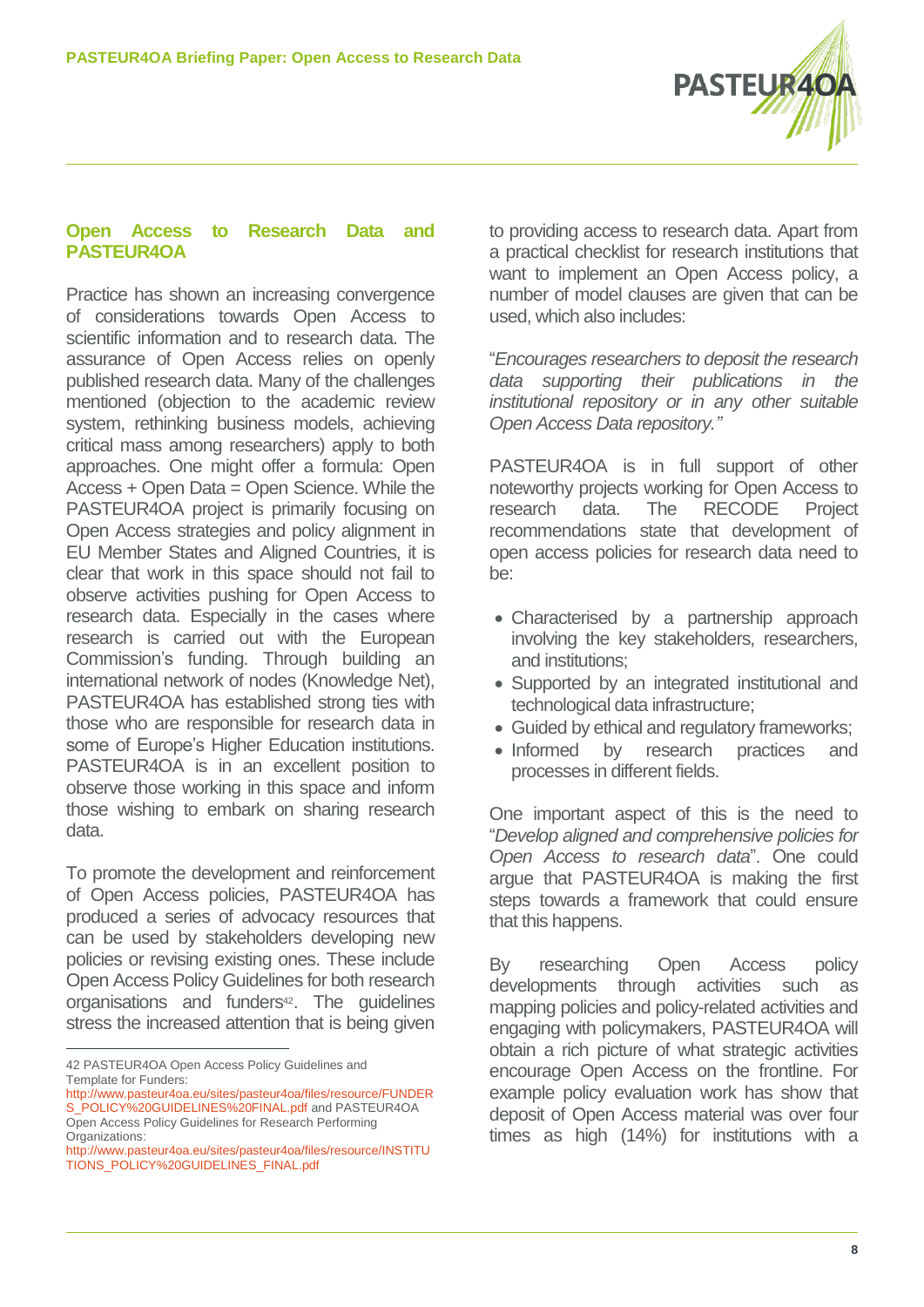

mandatory policy than for those without  $(3\%)$ <sup>43</sup>. These lessons learnt can be passed on the future strategic work to encourage Open Access to research data. Such learning can help accelerate progress and shape future EC programmes and projects.

As the Horizon 2020 programme progresses it is likely that Open Access to scientific publications and research data will become further entwined as the two stalwarts of EC funded and openly accessible research.

 $\overline{a}$ 43 PASTEUR4OA report on policy effectiveness:

[http://pasteur4oa.eu/sites/pasteur4oa/files/deliverables/PASTEUR](http://pasteur4oa.eu/sites/pasteur4oa/files/deliverables/PASTEUR4OA%20Work%20Package%203%20Report%20final%2010%20March%202015.pdf)

[<sup>4</sup>OA Work Package 3 Report final 10 March 2015.pdf](http://pasteur4oa.eu/sites/pasteur4oa/files/deliverables/PASTEUR4OA%20Work%20Package%203%20Report%20final%2010%20March%202015.pdf)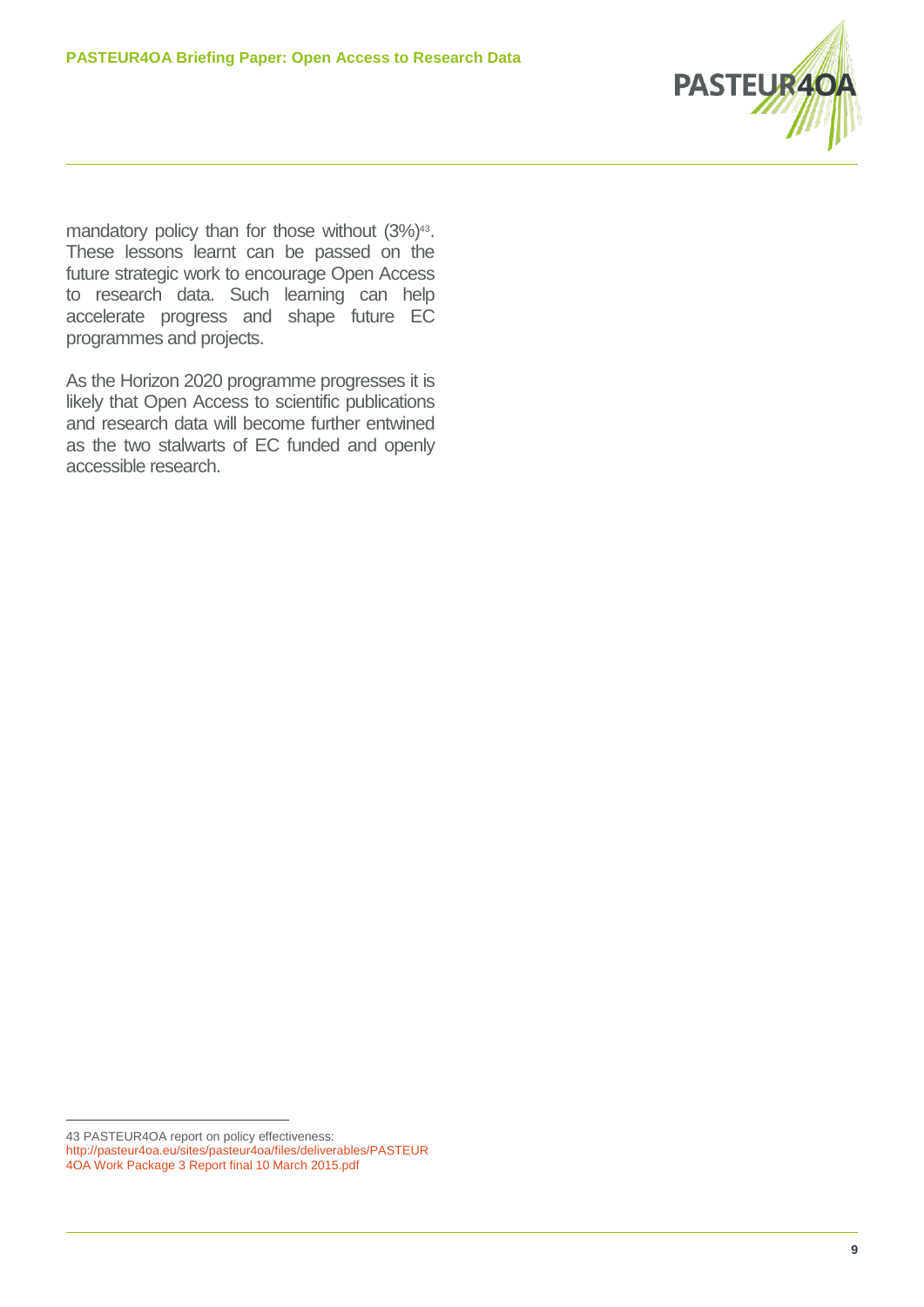

# **Further Information**

#### **OA for Research Data Declarations**

- **Berlin Declaration on Open Access to Knowledge in the** Sciences and Humanities <http://openaccess.mpg.de/Berlin-Declaration>
- **Budapest Open Access Initiative** http://www.budapestopenaccessinitiative.org/read
- Panton principles[: http://pantonprinciples.org/](http://pantonprinciples.org/)
- **RCUK Common Principles on Data Policy** <http://www.rcuk.ac.uk/research/datapolicy/>
- **•** CODATA scientific data policy statements: http://www.codata.info/resources/databases/data\_access/ policies.html
- ALPSP and STM joint statement on access to research data: [http://www.alpsp.org/Ebusiness/AboutALPSP/ALPSPStat](http://www.alpsp.org/Ebusiness/AboutALPSP/ALPSPStatements/Statementdetails.aspx?ID=55) [ements/Statementdetails.aspx?ID=55](http://www.alpsp.org/Ebusiness/AboutALPSP/ALPSPStatements/Statementdetails.aspx?ID=55)

### **OA for Research Data Funders and Institutions Policies**

- **The Digital Curation Centre: Open Access to research** data funder policies in the UK: [http://www.dcc.ac.uk/resources/policy-and-legal/funders](http://www.dcc.ac.uk/resources/policy-and-legal/funders-data-policies)[data-policies](http://www.dcc.ac.uk/resources/policy-and-legal/funders-data-policies)
- DCC Infrastructure Planning and Data Curation A Comparative Study Of International Approaches to Enabling the Sharing Of Research Data:<br>http://www.dcc.ac.uk/sites/default/files/documents/publicat ttp://www.dcc.ac.uk/sites/default ns/reports/Data-Sharing-Report.pdf
- The Digital Curation Centre: Policy tools and guidance and international policies: [http://www.dcc.ac.uk/resources/policy-and-legal/policy](http://www.dcc.ac.uk/resources/policy-and-legal/policy-tools-and-guidance/policy-tools-and-guidance)[tools-and-guidance/policy-tools-and-guidance](http://www.dcc.ac.uk/resources/policy-and-legal/policy-tools-and-guidance/policy-tools-and-guidance)

#### **OA for Research Data Policy Guidelines**

- Guidelines on Data Management in Horizon 2020 [http://ec.europa.eu/research/participants/data/ref/h2020/gr](http://ec.europa.eu/research/participants/data/ref/h2020/grants_manual/hi/oa_pilot/h2020-hi-oa-data-mgt_en.pdf) [ants\\_manual/hi/oa\\_pilot/h2020-hi-oa-data-mgt\\_en.pdf](http://ec.europa.eu/research/participants/data/ref/h2020/grants_manual/hi/oa_pilot/h2020-hi-oa-data-mgt_en.pdf)
- Open Data Handbook: <http://opendatahandbook.org/>

#### **OA for Research Data Books**

- Delivering Research Data Management Services: Fundamentals of Good Practice by Sarah Jones, Graham Pryor and Angus Whyte [http://www.amazon.co.uk/Delivering-Research-Data-](http://www.amazon.co.uk/Delivering-Research-Data-Management-Services/dp/1856049337)
	- [Management-Services/dp/1856049337](http://www.amazon.co.uk/Delivering-Research-Data-Management-Services/dp/1856049337)
- Pryor (ed.), Managing Research Data  [http://www.facetpublishing.co.uk/title.php?id=047562&category\\_code=#](../Downloads/%20http:/www.facetpublishing.co.uk/title.php%3fid=047562&category_code=#.VXb7lhNViko) [.VXb7lhNViko](../Downloads/%20http:/www.facetpublishing.co.uk/title.php%3fid=047562&category_code=#.VXb7lhNViko)
- Joyce Ray (ed.), Research Data Management <http://www.thepress.purdue.edu/titles/format/9781557536648>
- Corti et al, Managing and Sharing Data:<http://bit.ly/1KVT1Om>

#### **OA for Research Data Peer reviewed articles**

 Perspectives in understanding open access to research data – infrastructure and technology challenges, Lorenzo Bigagli and Jeroen Sondervan, Geophysical Research Abstracts Vol. 16, EGU2014-15149, 2014 EGU General Assembly 2014 <http://meetingorganizer.copernicus.org/EGU2014/EGU2014-15149.pdf>

#### **OA for Research Data Registries and storage systems**

- **Re3data Registry of Research Data repositories:** <http://www.re3data.org/>
- Zenodo[: https://zenodo.org/](https://zenodo.org/)
- Figshare[: http://figshare.com/](http://figshare.com/)
- **CKAN: <http://ckan.org/>**

#### **Organisations and Projects with a focus on OA for Research Data**

- Digital Curation Centre: <http://www.dcc.ac.uk/>
- FOSTER[: https://www.fosteropenscience.eu/](https://www.fosteropenscience.eu/)
- **C** Linked Science[: http://linkedscience.org/](http://linkedscience.org/)
- Open Knowledge Open Science Working Group[: http://science.okfn.org/](http://science.okfn.org/)
- RECODE Project[: http://recodeproject.eu](http://recodeproject.eu/)
- Research Data Alliance[: https://rd-alliance.org/](https://rd-alliance.org/)
- Right to Research:<http://www.righttoresearch.org/>
- **SPARC Europe[: http://sparceurope.org/](http://sparceurope.org/)**
- Science Commons[: http://creativecommons.org/science](http://creativecommons.org/science)

This publication was produced by Open Knowledge, PASTEUR4OA Project partners. PASTEUR4OA is an FP7 project funded by the EUROPEAN COMMISSION.

This publication is licensed under a [Creative Commons Attribution 4.0 International license.](http://creativecommons.org/licenses/by/4.0/)

For further information please contact: Lieke Ploeger, lieke.plo